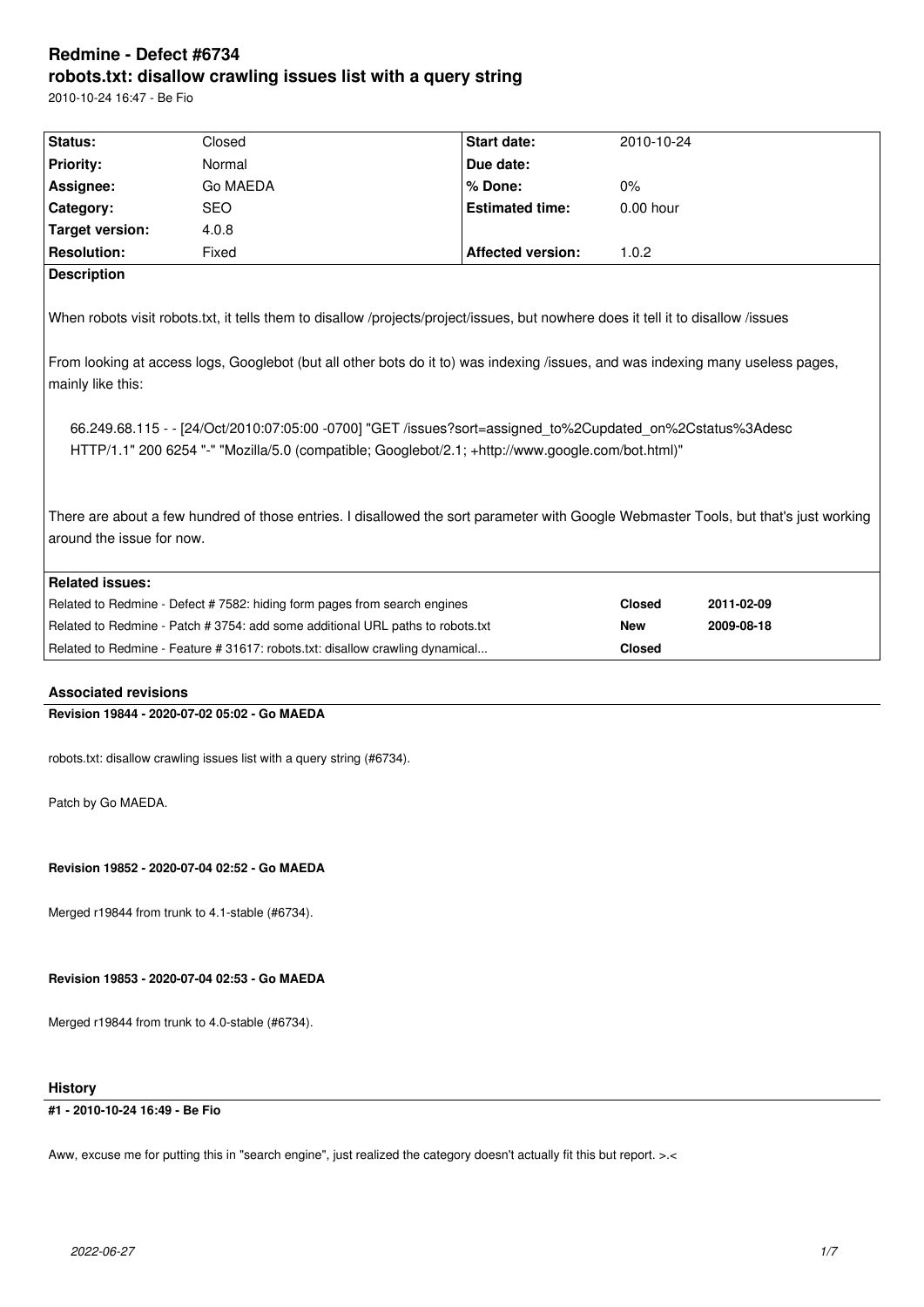#### **#2 - 2010-10-24 17:10 - Ве Fio**

From searching the Google index, it also appears that they have not indexed /projects/project/issues, but they did index /projects/project/issues?tracker\_id=1, whether Googlebot is following the robots.txt mostly but not completely I do not know, but that page is indexed regardless, where it shouldn't be.

#### **#3 - 2010-10-24 18:16 - Ве Fio**

You can just ignore comment 2.

### **#4 - 2010-10-25 12:39 - Felix Schäfer**

*- Category deleted (Search engine)*

Do you have any idea/example on how to disable bots to navigate parametrized URLs?

### **#5 - 2010-10-25 20:15 - Ве Fio**

Hi,

From what documentation I can get my hands on, this doesn't seem to be documented. I know that putting an entry like: Disallow: /issues

Will work, however I am guessing that not disallowing that might have been intentional.

After searching a bit however, I came across a bit of code that is said to work, but I haven't been able to verify it yet.

Disallow: \*sort= Disallow: \*&sort= Disallow: \*? // This should disallow all URL's that request something, not necessarily a good idea, but it's just an example Disallow: \*sort=\* // if above's won't work, I heard that wildcards aren't supported, so maybe something like.. Disallow: /issues?sort=

I'm 75% sure the ones with the wildcards will work, and 90% sure the example without the wildcard will work.

I tried to put in as many examples as I could. Like I said, I couldn't and am unable to verify them though. Also, there may be more parameters that should be disallowed, but I missed (or they weren't yet navigated). I'll keep on the lookout for more, and update this report as needed. Hope that helps!

Please note: As you can see when visiting Redmine's robots.txt, it states some URL's to disallow. It appears that Googlebot disregards a lot of these even though it knows they're disallowed. I know this, because using Google Webmaster Tools, it showed me that the bot knows that they're disallowed URL's, even though it visited them.

### **#6 - 2010-10-25 23:43 - Felix Schäfer**

Ве Fio wrote: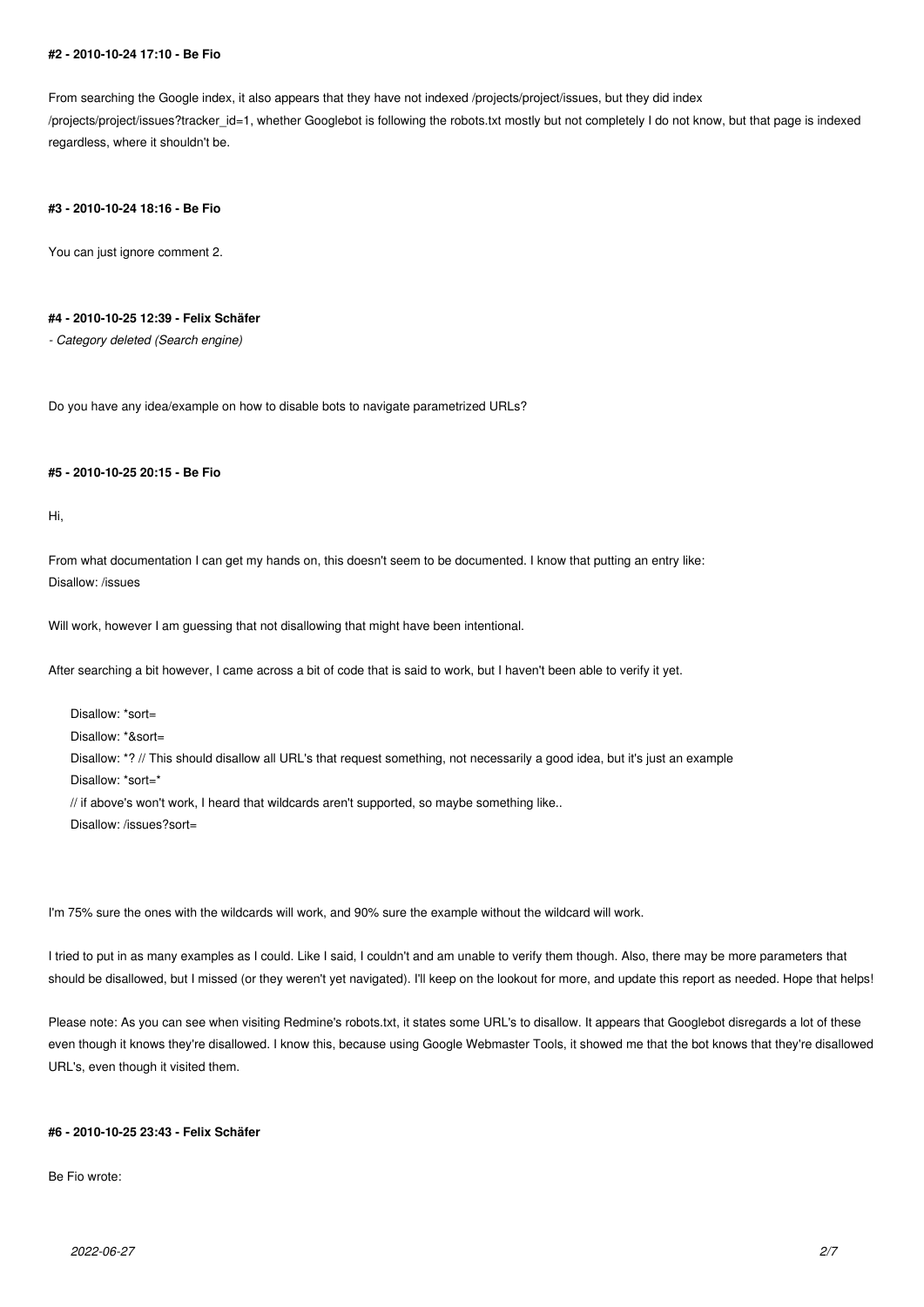*Disallow: /issues*

*Will work, however I am guessing that not disallowing that might have been intentional.*

I guess so too, the one rule about the issue list is to prevent bots indexing stuff twice.

*After searching a bit however, I came across a bit of code that is said to work, but I haven't been able to verify it yet. [...]*

*I'm 75% sure the ones with the wildcards will work, and 90% sure the example without the wildcard will work.*

So sort of "official" documentation would be nice, or at least confirmation that this works. Care to share your sources?

*I tried to put in as many examples as I could. Like I said, I couldn't and am unable to verify them though. Also, there may be more parameters that should be disallowed, but I missed (or they weren't yet navigated). I'll keep on the lookout for more, and update this report as needed. Hope that helps!*

*Please note: As you can see when visiting Redmine's robots.txt, it states some URL's to disallow. It appears that Googlebot disregards a lot of these even though it knows they're disallowed. I know this, because using Google Webmaster Tools, it showed me that the bot knows that they're disallowed URL's, even though it visited them.*

That's a problem you should tackle with google, not with us ;-)

### **#7 - 2010-10-26 09:56 - Ве Fio**

This isn't "official", but I tried to find as many sources as I could, hopefully these'll help out. From what I read, the wildcards will work (for some bots), but are a bad idea because others won't follow it. http://www.webmasterworld.com/forum93/823.htm http://www.ihelpyou.com/forums/showthread.php?t=27849 http://www.velocityreviews.com/forums/t608728-robots-txt-and-regular-expressions.html

[This is already following the standards, so it](http://www.ihelpyou.com/forums/showthread.php?t=27849)['](http://www.webmasterworld.com/forum93/823.htm)[s a safe fallbac](http://www.ihelpyou.com/forums/showthread.php?t=27849)k:

[Disallow: /issues?sort=](http://www.velocityreviews.com/forums/t608728-robots-txt-and-regular-expressions.html)

Conclusion: Wildcards are too risky, but we of course already know that the above will work normally as it conforms to the rules. It's up to you if you want to do something, or nothing. ;)

Official documentation: http://www.robotstxt.org/robotstxt.html

Felix Schäfer wrote:

*That's a problem y[ou should tackle with google, not with u](http://www.robotstxt.org/robotstxt.html)s ;-)*

Oh, I was just noting that so that you guys know about it. Like a "warning" :)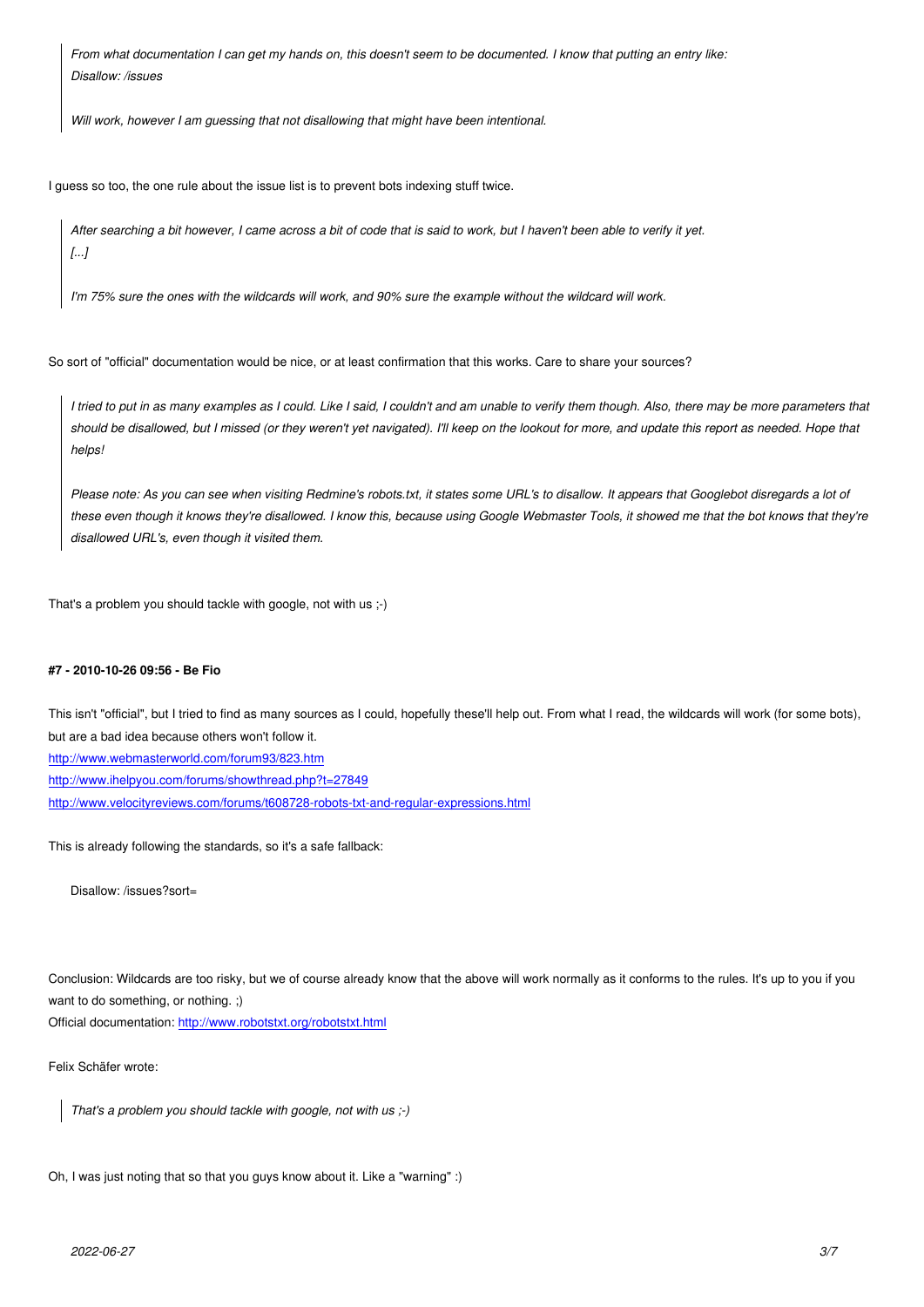#### **#8 - 2010-10-26 09:58 - Ве Fio**

Oh, and if /issues?sort= isn't the only one that bots might follow (because there's other parameterized stuff on the page), I suppose it'd probably be good to maybe put those in. I don't know all of the possible parameters, but you guys should. :)

#### **#9 - 2011-01-12 04:33 - Ве Fio**

An alternative, and MUCH MUCH better solution, is to add a noindex meta tag to the pages that shouldn't be indexed, which there are a lot of those on Redmine that robots.txt doesn't cover, and Google is going crazy indexing them.

# tell robots not to index that page

<meta name="robots" content="noindex">

# this page is the same as this other page (good for when /issues/21/?reply=2 is the same as /issues/21/) <link rel="canonical" href="/">

I highly suggest this gets implemented as soon as possible. :)

### **#10 - 2011-05-09 06:27 - Antoine Beaupré**

It seems like this could be easily fixed by the patch is #3754.

### **#11 - 2019-06-24 15:59 - Harald Welte**

We've just observed that this issue still exists in redmine 3.4. I couldn't find any rationale here in this issue why the related patch was not merged during the past 8 years at some point?

### **#12 - 2020-06-22 21:38 - Eduardo Ramos**

Harald Welte wrote:

*We've just observed that this issue still exists in redmine 3.4. I couldn't find any rationale here in this issue why the related patch was not merged during the past 8 years at some point?*

Still failing in redmine 4.1.1 stable, similar GETs on issues. Receiving requests from various bots which exhaust my raspberry cpu:

172.162.119.114.in-addr.arpa domain name pointer petalbot-114-119-162-172.aspiegel.com. 146.168.229.46.in-addr.arpa domain name pointer crawl18.bl.semrush.com. ...

### **#13 - 2020-06-23 04:17 - Go MAEDA**

*- Category set to SEO*

*- Target version set to Candidate for next minor release*

Most people here think that the problem is that search engines indexes URLs of filters and queries (/issues/?...) rather than single issue pages (/issues/123).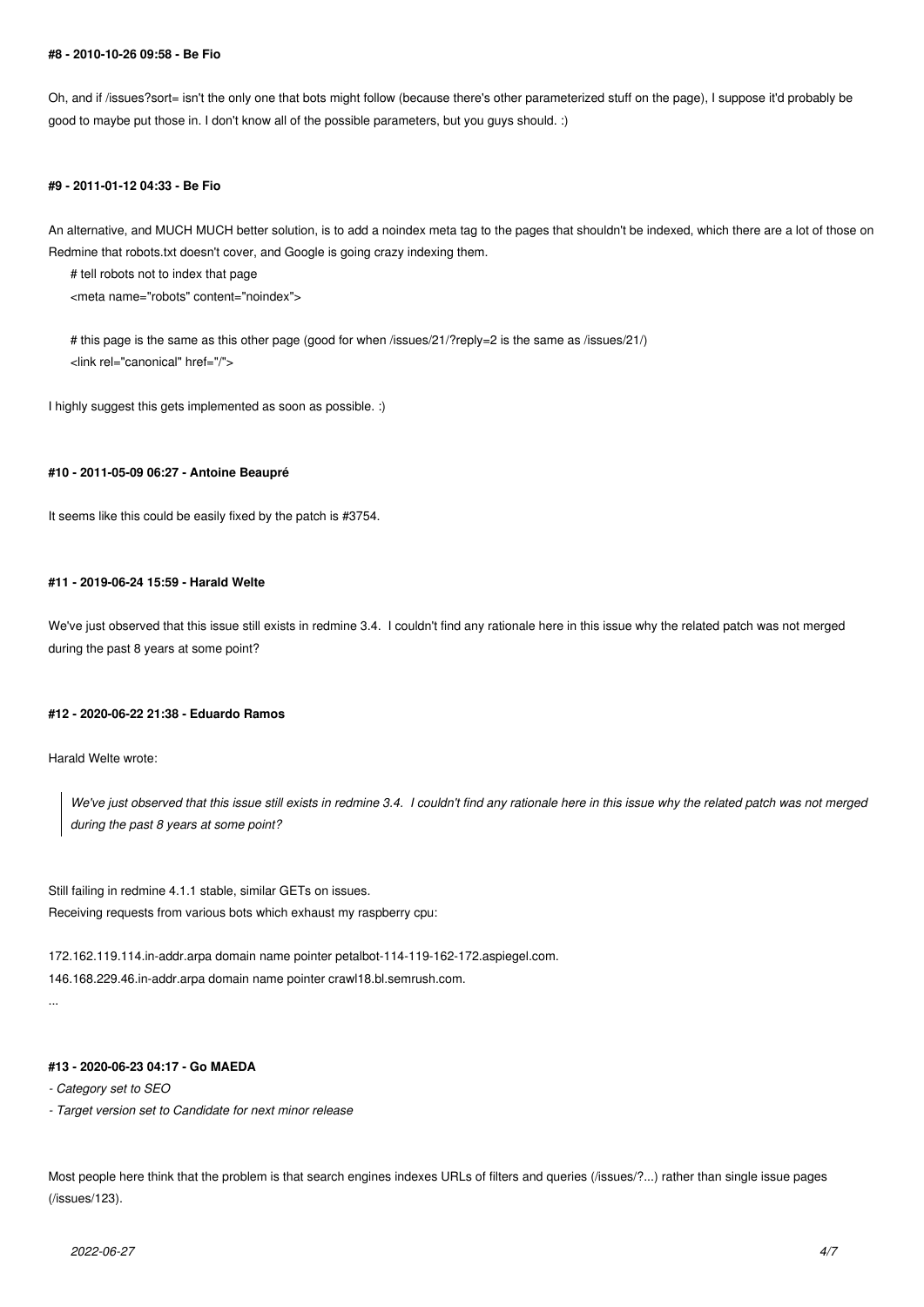issues in www.redmine.org with Google).

The following patch disallows all URLs that have a query string (?...). It disallows indexing "/issues/?" pages while allowing indexing "/issues/123" pages. T[he main contents w](http://www.redmine.org)e want search engines to index are issues and wiki pages, so I think it is not a problem to disallow all URLs that have a query string.

diff --git a/app/views/welcome/robots.text.erb b/app/views/welcome/robots.text.erb index 6f66278ad..dbe9f04dd 100644 --- a/app/views/welcome/robots.text.erb +++ b/app/views/welcome/robots.text.erb @@ -1,4 +1,5 @@ User-agent: \* +Disallow: /\*? <% @projects.each do |project| -%> <% [project, project.id].each do |p| -%> Disallow:  $\langle -\% = \text{url} \text{ for}$ : controller => 'repositories', :action => :show, :id => p)  $\langle -\rangle$ 

# **#14 - 2020-06-23 14:45 - Eduardo Ramos**

Go MAEDA wrote:

*Most people here think that the problem is that search engines indexes URLs of filters and queries (/issues/?...) rather than single issue pages (/issues/123).*

*I agree that indexing "/issues/?..." URLs is a waste of computer resources. However, I think "/issues/123" URLs should be indexed (I usually search for issues in www.redmine.org with Google).*

*The following patch disallows all URLs that have a query string (?...). It disallows indexing "/issues/?" pages while allowing indexing "/issues/123" pages. The main co[ntents we want se](http://www.redmine.org)arch engines to index are issues and wiki pages, so I think it is not a problem to disallow all URLs that have a query string.*

*[...]*

Thank u, with that modification (Disallow: /\*?) my raspberry is not so stressed (at least cpu is under 15%, before it was about 90% due to crawlers requests)

How could it be patched on a docker-compose layout ? What I did, is to modify the 'robots.text.erb' in redmine container, and restart such container.

### **#15 - 2020-06-23 14:55 - Go MAEDA**

*- Target version changed from Candidate for next minor release to 4.0.8*

Eduardo Ramos wrote:

*Thank u, with that modification (Disallow: /\*?) my raspberry is not so stressed (at least cpu is under 15%, before it was about 90% due to crawlers requests)*

Thank you for testing the patch and for giving feedback. I am setting the target version to 4.0.8.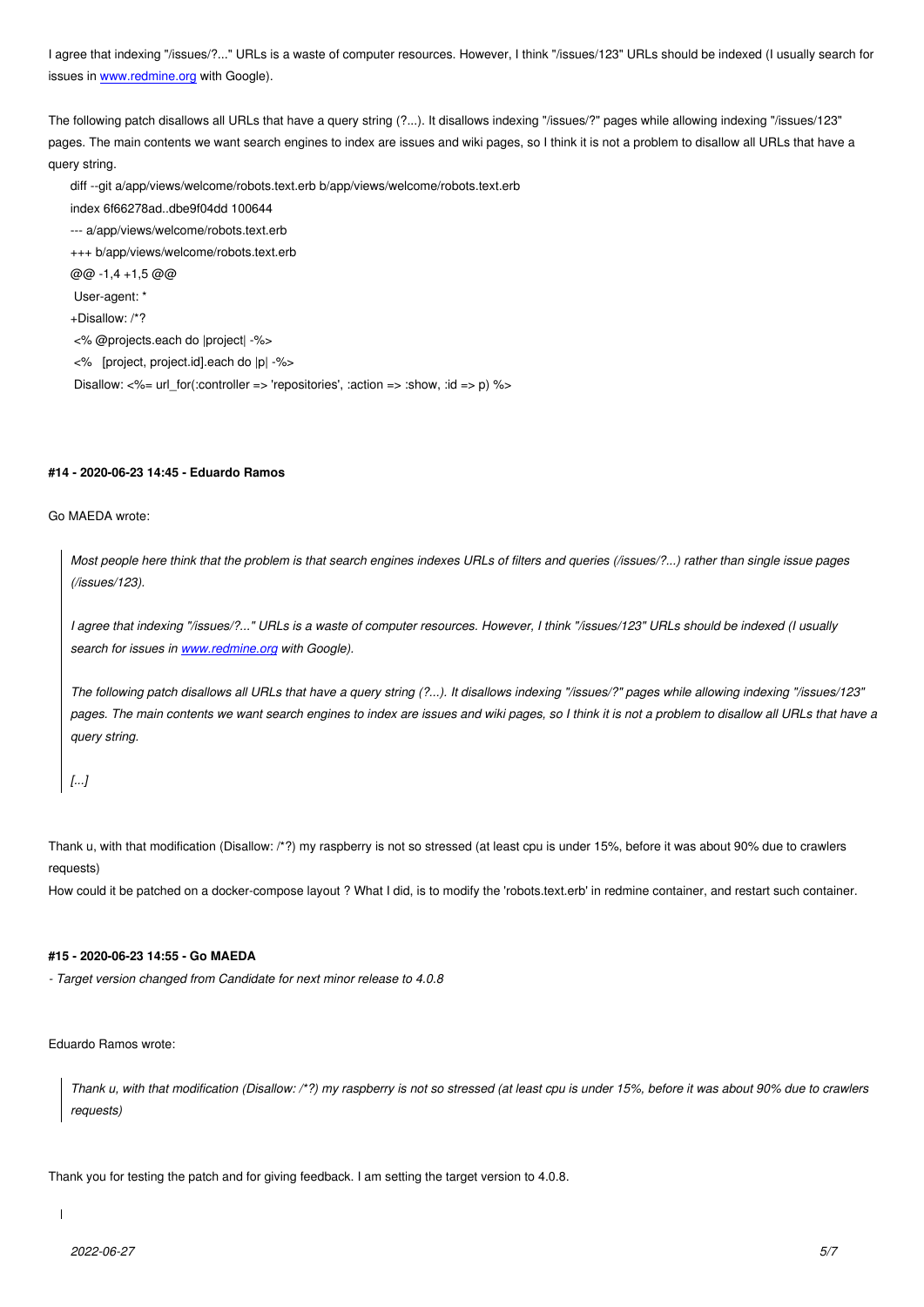*container.*

I don't know much about Docker. I suggest you ask questions on the forums.

#### **#16 - 2020-06-23 16:48 - Go MAEDA**

Updated the patch. The previous patch posted in #6734#note-13 has a problem that it prevents crawlers from accessing "/issues?page=". It means that crawlers can get only the first page of the issues list and will not index issues after the second page.

diff --git a/app/views/welcome/robots.text.erb b/app/views/welcome/robots.text.erb

index 6f66278ad..8c2732e00 100644

--- a/app/views/welcome/robots.text.erb

+++ b/app/views/welcome/robots.text.erb

@@ -10,3 +10,6 @@ Disallow: <%= url\_for(issues\_gantt\_path) %>

Disallow:  $\lt\%$  url for(issues calendar path)  $\%$  >

Disallow: <%= url\_for(activity\_path) %>

Disallow: <%= url\_for(search\_path) %>

+Disallow: <%= url\_for(issues\_path) %>?sort=

+Disallow: <%= url\_for(issues\_path) %>?query\_id=

+Disallow: <%= url\_for(issues\_path) %>?\*set\_filter=

### **#17 - 2020-06-23 17:03 - Go MAEDA**

*- Related to Feature #31617: robots.txt: disallow crawling dynamically generated PDF documents added*

#### **#18 - 2020-06-23 17:42 - Eduardo Ramos**

Go MAEDA wrote:

*Updated the patch. The previous patch posted in #6734#note-13 has a problem that it prevents crawlers from accessing "/issues?page=". It means that crawlers can get only the first page of the issues list and will not index issues after the second page.*

*[...]*

Tested OK. The cpu even better. No activity registered in redmine logs regarding bots, neither at redmine access logs from nginx. It could be casuality (no crawlers accessing now), i will monitor it in the following hours anyway.

Thank u

# **#19 - 2020-06-24 04:43 - Go MAEDA**

*- Subject changed from Robots index /issues (which isn't disallowed in robots.txt) to robots.txt: disallow crawling issues list with a query string*

### **#20 - 2020-06-28 09:33 - Go MAEDA**

*- File 6734.diff added*

Added test code.